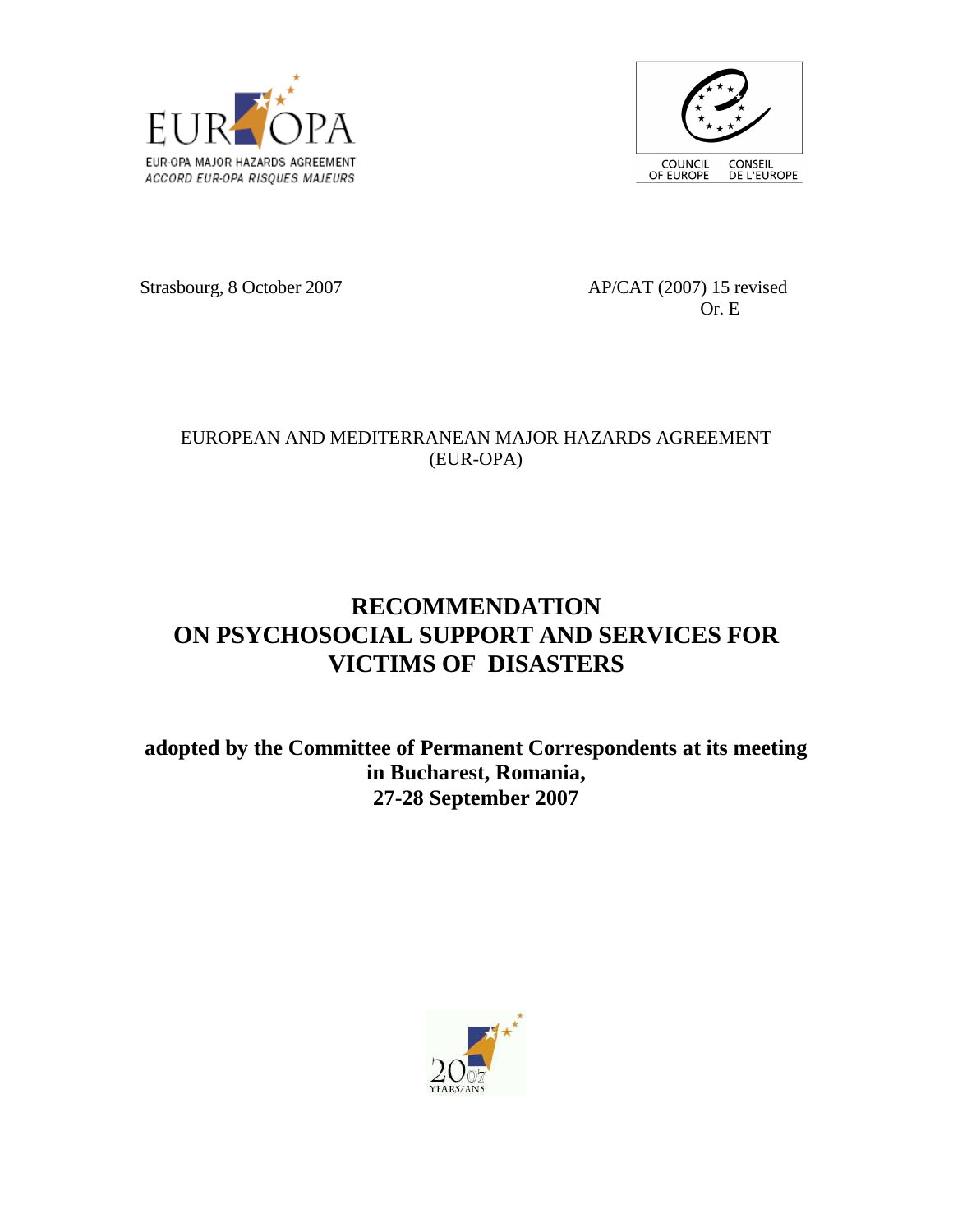## **Recommendation on psychosocial support and services for victims of disasters**

The Committee of Permanent Correspondents:

- A. recognising that adequate psychosocial intervention following disasters can reduce ill health and foster resilience if handled appropriately;
- B. noting that its Medium Term Plan 2007-2011 encourages the Agreement to promote, in co-operation with professional associations, the establishment of networks of specialists with the capacity to act in emergency situations or to train local psychologists in dealing with disaster victims, in particular children and other vulnerable groups;
- C. conscious that it is desirable that each member State of the Agreement incorporates psychosocial support in its provisions for emergency planning, promoting proper training of volunteers and professionals and setting standards as to the minimum level of care to be received by victims of disasters;
- D. thanking the Standing Committee on Disaster Crisis and Trauma Psychology of the European Federation of Psychologists' Associations (EFPA) for their ideas and their wish to collaborate with the Agreement in promoting an improved psychosocial attention to victims of disasters;
- E. **recommends** that governments of member States:
	- 1. ensure that, following disasters, survivors, bereaved and rescue personnel have appropriate access to psychosocial help and services free of charge;
	- 2. integrate as appropriate, psychosocial support into national laws and regulations and ensure that such support be part of emergency plans;
	- 3. ensure that psychosocial support and services include the following elements:
		- i. psychological first aid is available for all survivors and bereaved immediately after disaster. Adequate information systems that secure early identification of those involved, embedded in a caring environment, reduce the mental strain of individuals and families, and should be prioritized in the early help efforts;
		- ii. out-reach early interventions are actively offered to bereaved families and survivors;